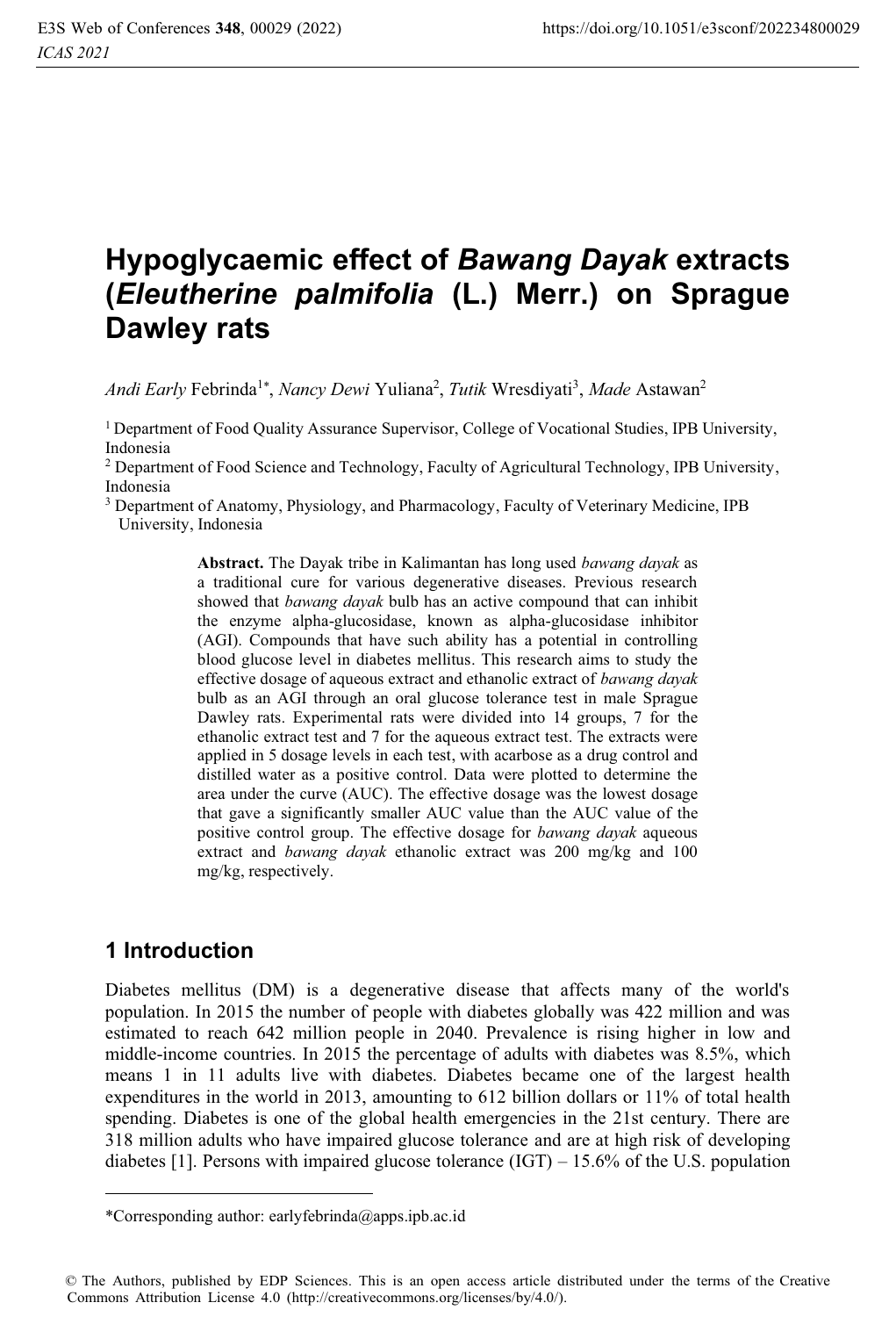– are at high risk for developing diabetes. In addition, IGT is an important risk factor for a number of other adverse health conditions and mortality. IGT is defined on the basis of an abnormal oral glucose tolerance test (OGTT). Persons without diabetes but with an OGTT 2-hour value of 140-199 mg/dl are considered to have IGT [2]**.** The person who develops pre-diabetes will become diabetes in several months or years, if he/she goes untreated appropriately and adequately.

One mechanism that can be used to prevent an increase in blood glucose levels is through inhibition of glucose absorption in the intestine. This mechanism involves a substance that can inhibit the action of enzymes that break down starch into glucose, known as alpha-glucosidase inhibitors (AGI). AGI works in the intestinal tract to prevent disaccharides from breaking down into glucose, thereby decreasing glucose absorption. Many studies have been carried out on various medicinal plants in vitro to determine the potential of these plants as AGI agents. *Bawang Dayak* (*Eleutherine palmifolia* (L.) Merr.) is an indigenous plant of Kalimantan Island, Indonesia. Dayak people have long used this plant as a traditional medicine for several diseases. It is known by various other names such as *bawang tiwai, bawang hantu, bawang sabrang, babawangan beureum, bawang siyem, bawang sayup, bawang kapal* and *bawang lubak*. *Bawang dayak* plants have good adaptations and can grow in various climates and soil types. In addition, this plant can also be reproduced and harvested in a short time so that it is easily developed for industrial scale [3]. *Bawang dayak* aqueous and ethanolic extracts have antioxidant and alpha-glucosidase inhibitor activities that have been proven *in vitro* [4]. The methanolic extract of *Eleutherine americana* bulb contains eleutherinoside A, a naphthalene derivative, which has strong AGI activity with IC50 0.5 mM [5]. The existence of eleutherinoside A in *Eleutherine palmifolia* ethanolic extract also has been confirmed [6].

This research aims to verify the AGI activity of *bawang dayak* extracts work *in vivo* and determine the effective dosage of *bawang dayak* aqueous extract and *bawang dayak* ethanolic extract to decrease intestinal glucose uptake Oral Glucose Tolerance Test (OGTT) in male *Sprague Dawley* rats. This study will give pre-clinical proof and reveal the potential of *bawang dayak* extracts as a local resource for developing the phytopharmaceutical products in controlling and preventing hyperglycaemia in people with Impaired Glucose Tolerance (IGT).

# **2 Methods**

#### **2.1 Plant material and extraction process**

*Bawang dayak* bulbs (*Eleutherine palmifolia* (L.) Merr.) were collected from Air Hitam Village, Samarinda City, East Kalimantan. The bulbs were identified and authenticated by Dr Joeni Setijo Rahajoe from Herbarium Bogoriense, Indonesian Institute of Sciences. *Bawang dayak* extraction was carried out by maceration using water and ethanol solvents according to the procedure explained by Febrinda *et al.* [4]. Fresh *bawang dayak* bulbs were added with water (or ethanol) with a ratio of 1:4 (b:v) and crushed using a blender. The solutions then were soaked for thirty minutes in an ultra-sonic bath and followed by incubation in a shaker incubator at room temperature for two hours. Then the solutions were centrifugated, and the dissolved phase was collected to be filtered using Whatman filter paper No. 1. The extract solutions obtained were frozen and dried using a freeze dryer for 48 hours, followed by pounding the extracts to become a dry powder named *bawang dayak* aqueous extract (BD aqueous extract) and *bawang dayak* ethanolic extract (BD ethanolic extract).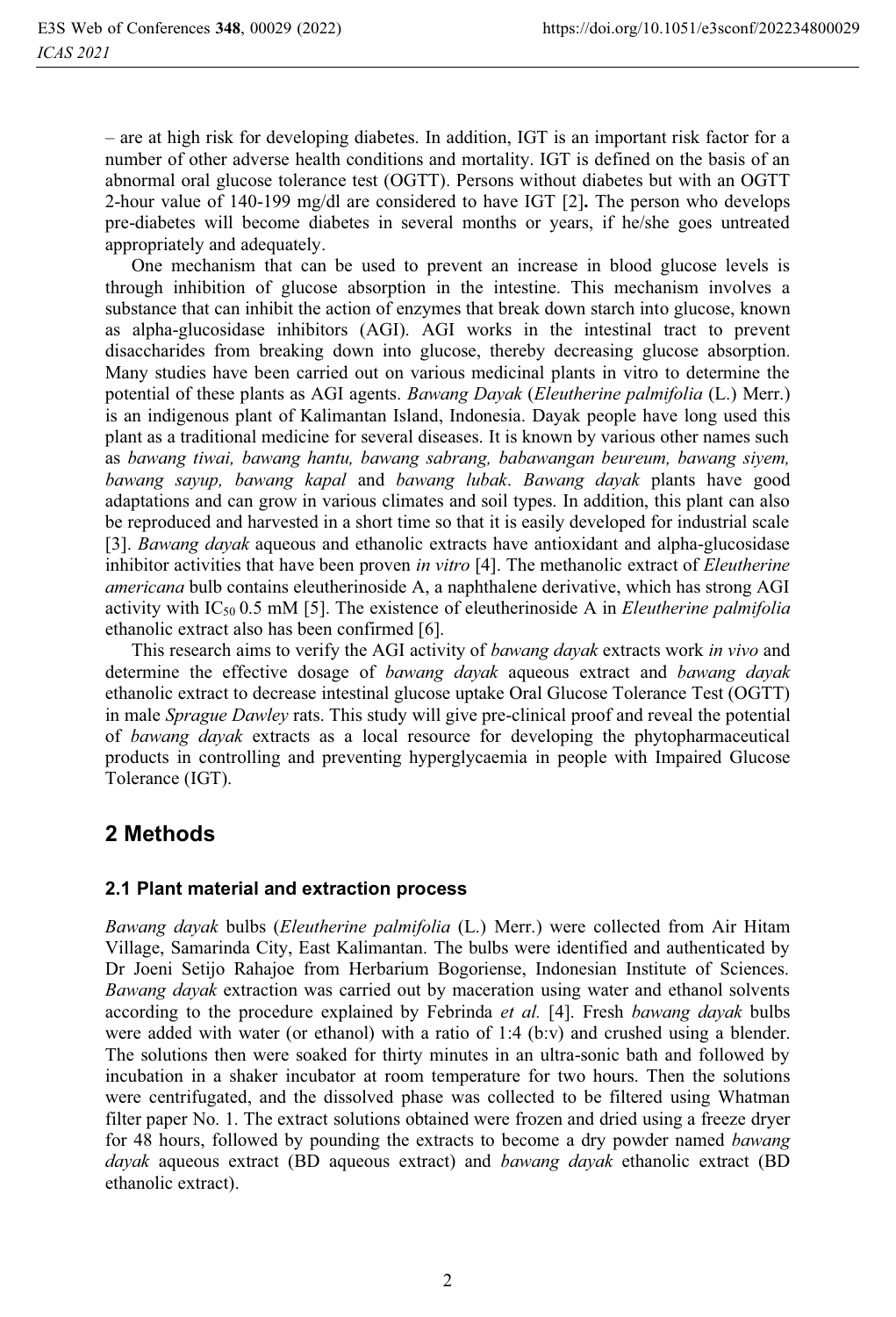#### **2.2 Experimental animal and oral glucose tolerance test**

This research was conducted under the Guide for The Care and Use of Laboratory Animals [7]. 70 male Sprague Dawley rats aged around eight weeks weighing 180 to 200 g were obtained from the Food and Drug Supervisory Agency, Jakarta. The experimental animals were maintained under standard laboratory conditions (26 °C, 12 hours of light/ dark cycles) and fed and watered *ad libitum.* The animals were divided into 14 groups: 7 groups for BD aqueous extract test and the other seven groups for BD ethanolic extract test. The animals fasted for 10 hours, from 10:00 p.m. to 8:00 a.m. The following day, the fasting blood glucose levels of the experimental animals were measured immediately using a glucometer (Accu-Chek Active, Roche, Germany). The animals were grouped and given the following treatment: (1) positive control group (**PC**) treated with distilled water; (2) drug control group (**DC**) treated with 5 mg/kg BW of acarbose solution; (3) treatment group (**A1/E1**) treated with BD aqueous extract or BD ethanolic extract at a dose of 100 mg/kg BW; (4) treatment group (**A2/E2**) treated with BD aqueous extract or BD ethanolic extract at a dose of 200 mg/kg BW; (5) treatment group (**A3/E3**) treated with BD aqueous extract or BD ethanolic extract at a dose of 300 mg/kg BW; (6) treatment group (**A4/E4)** treated with BD aqueous extract or BD ethanolic extract at a dose of 400 mg/kg BW; and (7) treatment group (**A5/E5**) treated with BD aqueous extract or BD ethanolic extract at a dose of 500 mg/kg BW. Thirty minutes after the administration of treatment solution, the animals received sucrose solution with a concentration of 25% at a dose of 2  $g/kg$  BW by oral. The solution was administered through gastric gavage. Blood glucose levels were collected and measured on the  $30<sup>th</sup>$ ,  $60<sup>th</sup>$ ,  $90<sup>th</sup>$ , and  $120<sup>th</sup>$  minutes after the sucrose administration. The data obtained were plotted to form a curve, and the area under the curve (AUC) was calculated for each experimental group.

#### **2.3 Statistical analysis**

The AUC values of all experimental groups were analyzed using Analysis of variance (Anova). If the Anova result showed significance, further statistical *post hoc* test would be carried out using DMRT. Data were displayed as Mean  $\pm$  SD.

## **3 Results**

#### **3.1 OGTT result of BD aqueous extract**

The curves of OGTT result on BD aqueous extract showed that the acarbose and all treatment groups had lower curves than the positive control (Fig. 1). The area measurement under the curve showed that the entire treatment group had a smaller AUC than the positive control (Fig. 2). However, the dose groups with a significantly smaller AUC than the positive control were 200, 300 and 500 mg/kg BW. These groups had AUCs, which were not significantly different from the acarbose group. Based on DMRT *post hoc* test at α 0.01, the lowest dose that gave significantly lower AUC than the positive control was 200 mg/kg BW (Fig. 2).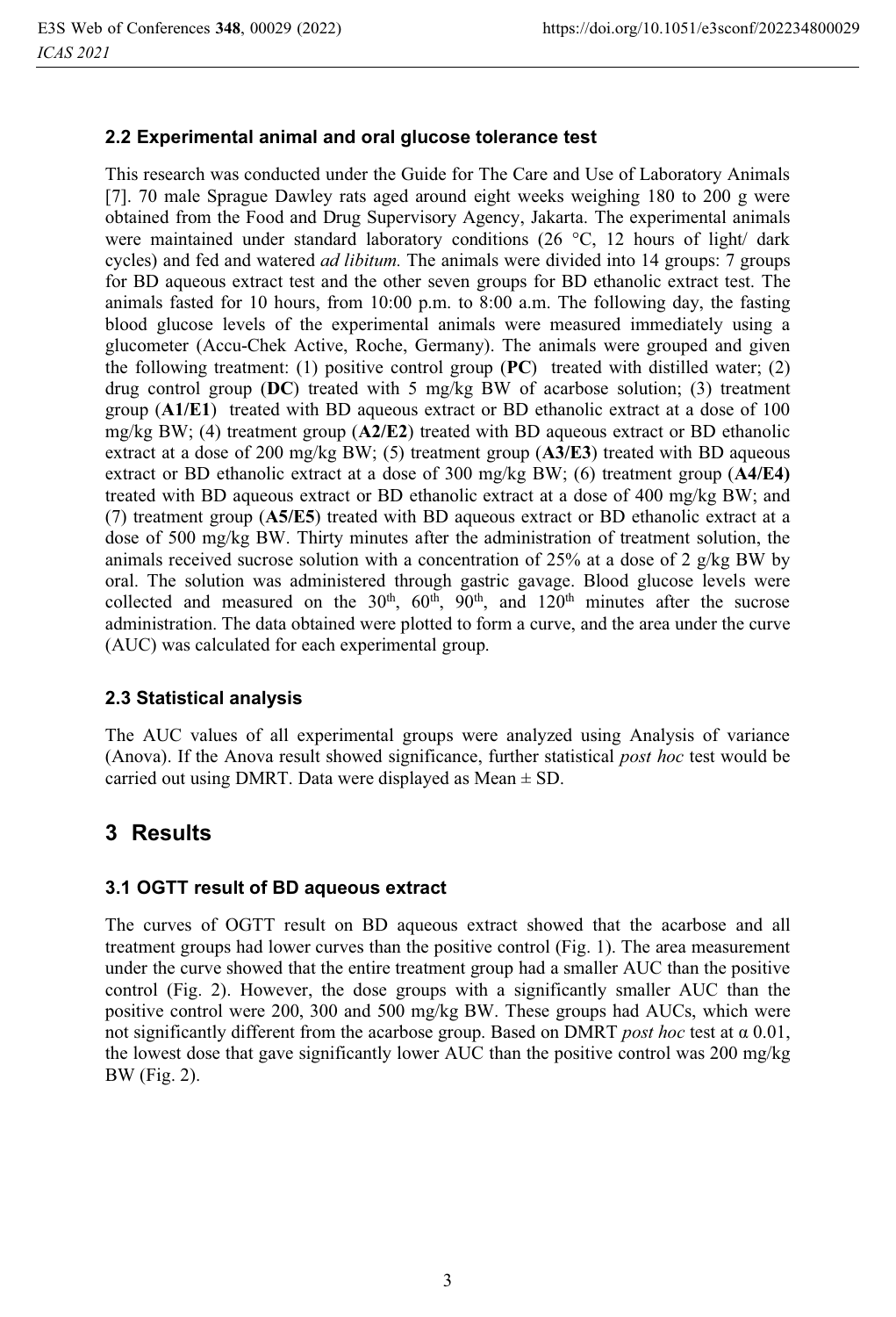

Fig. 1. OGTT curves for BD aqueous extract. PC= positive control group, treated with distilled water. A1= treated with BD aqueous extract dose 100 mg/kg BW. A2= treated with BD aqueous extract dose 200 mg/kg BW. A3= treated with BD aqueous extract dose 300 mg/kg BW. A4= treated with BD aqueous extract dose 400 mg/kg BW.  $A5$ = treated with BD aqueous extract dose 500 mg/kg BW. DC= drug control group, treated with acarbose 5 mg/kg BW.



Fig. 2. The area under the curve (AUC) of BD aqueous extract.  $A1$ = treated with BD aqueous extract dose 100 mg/kg BW. A2= treated with BD aqueous extract dose 200 mg/kg BW. A3= treated with BD aqueous extract dose 300 mg/kg BW. A4= treated with BD aqueous extract dose 400 mg/kg BW. A5= treated with BD aqueous extract dose 500 mg/kg BW. DC = drug control group, treated with acarbose 5 mg/kg BW. PC= positive control group, treated with distilled water. Values not sharing common superscript differ significantly at p<0.01

#### **3.2 OGTT result of BD ethanolic extract**

The curves of OGTT result on BD ethanolic extract showed that the acarbose and all treatment groups had lower curves than the positive control (Fig. 3). The area measurement under the curve showed that the entire treatment group had a smaller AUC than the positive control (Fig. 4). However, the dose groups with a significantly smaller AUC than the positive control were 100, 300 and 500 mg/kg BW. These groups had AUCs, which were not significantly different from the acarbose group. Based on DMRT *post hoc* test at α 0.01, the lowest dose that gave significantly lower AUC than the positive control was 100 mg/kg BW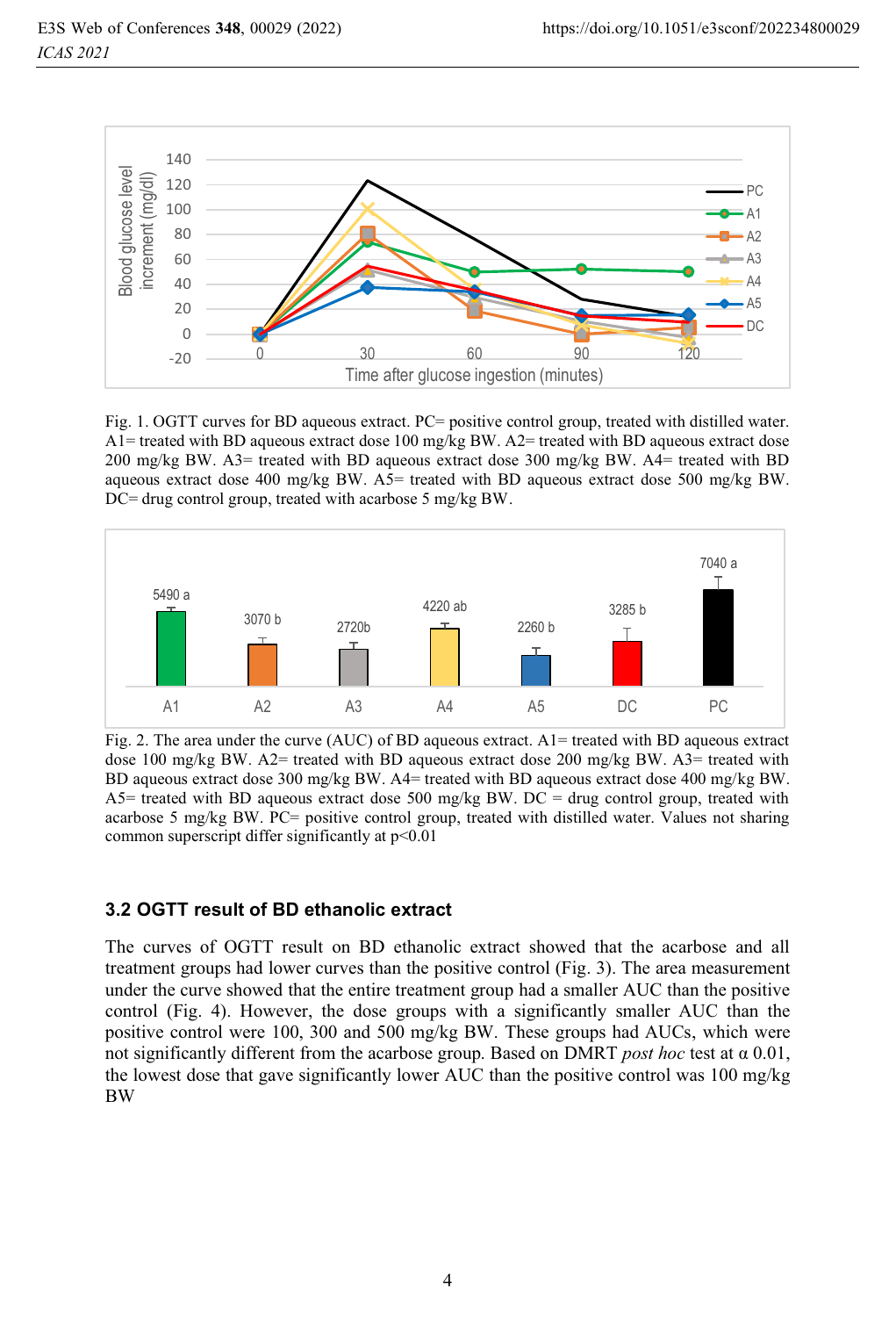

Fig. 3. OGTT curves for BD ethanolic extract.  $E1$  treated with BD ethanolic extract dose 100 mg/kg BW. E2= treated with BD ethanolic extract dose 200 mg/kg BW. E3= treated with BD ethanolic extract dose 300 mg/kg BW. E4= treated with BD ethanolic extract dose 400 mg/kg BW. E5= treated with BD ethanolic extract dose 500 mg/kg BW. DC = drug control group, treated with acarbose 5 mg/kg BW. PC= positive control group, treated with distilled water.



Fig. 4. Area under the curves of BD ethanolic extract. E1= treated with BD ethanolic extract dose 100 mg/kg BW. E2= treated with BD ethanolic extract dose 200 mg/kg BW. E3= treated with BD ethanolic extract dose 300 mg/kg BW. E4= treated with BD ethanolic extract dose 400 mg/kg BW. E5= treated with BD ethanolic extract dose 500 mg/kg BW. DC = drug control group, treated with acarbose 5 mg/kg BW. PC= positive control group, treated with distilled water. Values not sharing common superscript differ significantly at p<0.01

## **4 Discussion**

The ability of *bawang dayak* extracts in inhibiting alpha glucosidase enzyme in the intestine was compared to acarbose as a well-known diabetes mellitus medicine. Both extracts showed that they had no significantly different ability from acarbose, although in different dose levels. BD ethanolic extract had a more remarkable ability to reduce blood glucose levels shortly after sucrose consumption than BD aqueous extract (Fig. 1 and Fig. 3). The administration of BD ethanolic extract at a dose of 100 mg/kg BW significantly gave a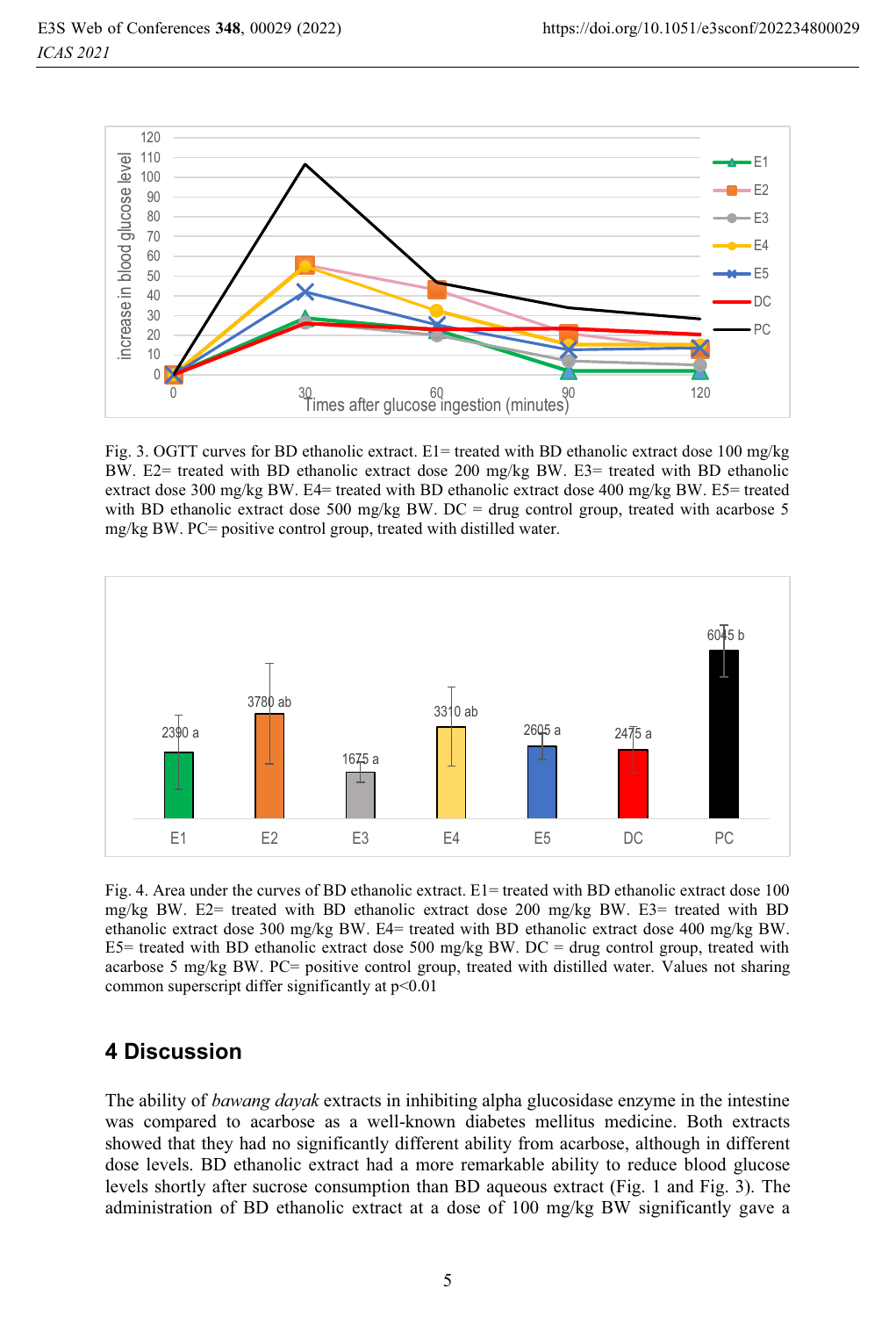lower AUC value compared to positive control, while for the aqueous extract a dose of 200 mg/kg BW was needed. This is consistent with *in vitro* research carried out previously where BD ethanolic extract had significantly lower  $IC_{50}$  of alpha glucosidase inhibition (241 ppm) than the aqueous extract (505 ppm) and not significantly different from acarbose (288 ppm) [6].

A naphthalene derivated compound named Eleutherinoside A in methanolic extract of *Eleutherine americana* bulb, could act as an alpha-glucosidase inhibitor ( $IC_{50}$  of 0.5 mM) [5]. This compound, along with two other naphthalene derivates (eleuthoside B, and eleutherol), was also found in *bawang dayak* bulb from Air Hitam Village, Samarinda (*Eleutherine palmifoli*a (L.) Merr.) that was used in this research. The presence of those compounds was shown by an NMR analysis on *Eleutherine palmifolia* ethanolic extract [4]. A result of phytochemical screening analysis on *Eleutherine palmifolia* extract also showed that phytochemical compounds presence in BD ethanolic extract was more abundant than those found in the aqueous extract. There were strong positive indications of alkaloid and triterpenoid compounds in BD aqueous extract. In contrast, there were strong positive indications for triterpenoids, flavonoids, and phenolic compounds [6]. Those compounds also had AGI activities which were stated by several research reports [8-12].

Due to the higher presence of Eleutheinoside A and phytochemical compounds in BD ethanolic extract than in the aqueous extract, the ethanolic extract had a higher ability than the aqueous extract in inhibiting alfa glucosidase enzyme activity. Those resulted in a greater decrease of glucose absorption in the intestinal tract of the experimental animal. This result was consistent with the OGTT experiment result of another Kalimantan indigenous plant, *pasak bumi* root (*E. longifolia*), which showed that the methanolic extract had a higher hypoglycaemic effect than the water infusion due to its phytochemical contents [13].

Synthetic AGI, such as acarbose, has long been used to manage type 2 diabetes mellitus. In addition to slowing down the absorption of glucose by the intestine, various diabetes drugs with the mechanism of action of AGI are reported to have side effects in the form of gastrointestinal discomfort [14,15]. Although it has a significant effect on glycemic control and insulin levels, synthetic AGI such as acarbose does not significantly affect blood lipids. On the contrary, bawang dayak extract significantly improved blood lipid profile and antioxidant status in Sprague Dawley alloxan-induced diabetic rats. Those experimental results on *bawang dayak* revealed the potential of this Kalimantan indigenous plant to be a local resource for developing phytopharmaceutical products for treating diabetes mellitus and preventing its cardiovascular complication.

# **5 Conclusion**

The AGI activity of *bawang dayak* extracts was effective *in vivo* in reducing glucose uptake in the intestine of Sprague Dawley male rats. The effective dose of BD aqueous extract and ethanolic extract to inhibit the action of the alpha-glucosidase enzyme determined through OGTT in male Sprague Dawley rats were 200 and 100 mg/kg BW respectively. The combination of antioxidant capacity and the ability to inhibit the activity of alpha glucosidase enzyme in *bawang dayak* extracts showed that this plant had great potential as a source of the phytopharmaceutical product in controlling and preventing hyperglycaemia. Therefore, it is necessary to further assess the acute and chronic toxicity of bawang dayak extract to determine its safety for long-term usage.